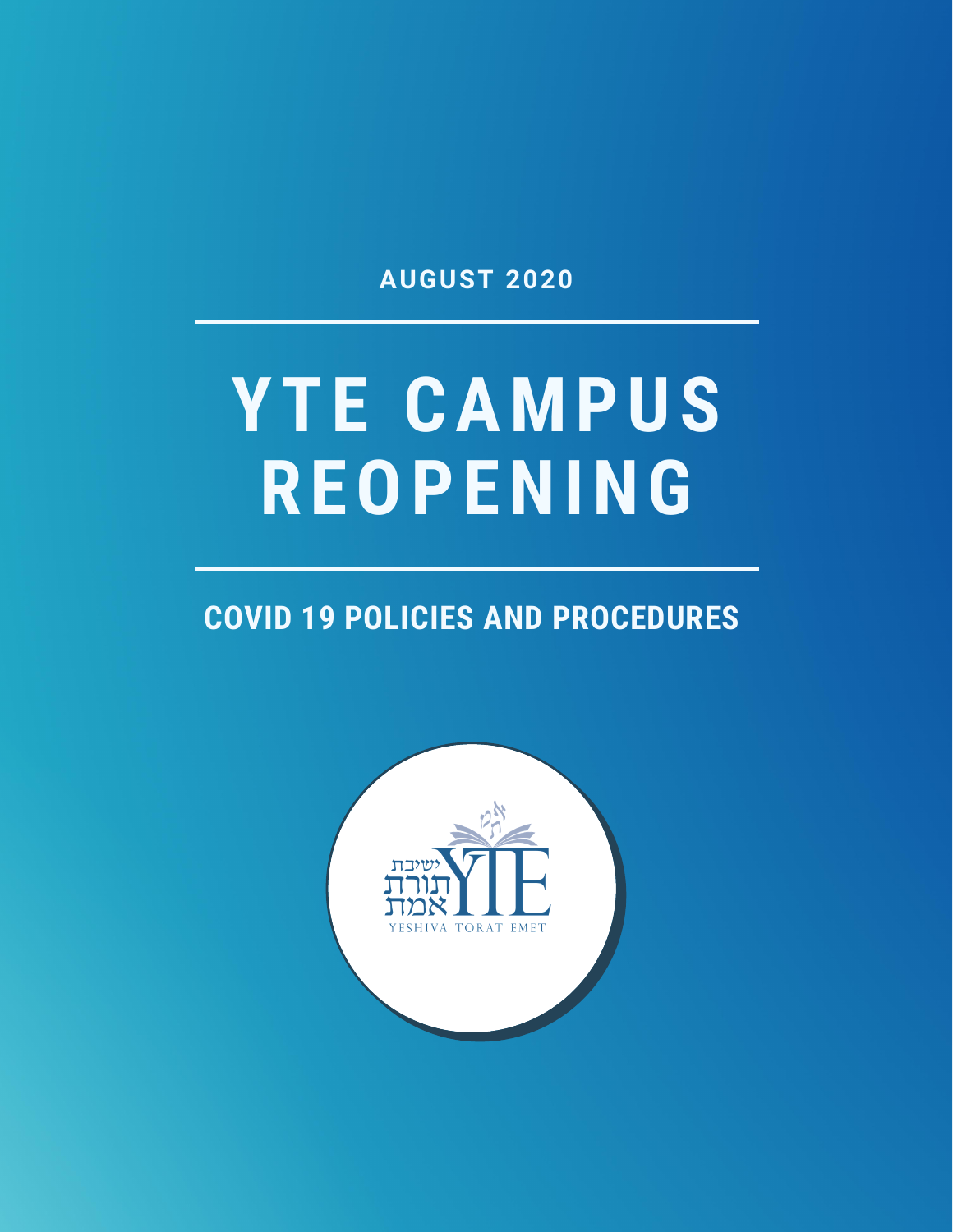# **MESSAGE FROM RABBI GARFIELD**

Rabbi Yitchok Hutner zt"l once said that a Yeshiva can be compared to Noach's Tayvah. The Tayvah was built as a place of safety and sanctuary. It was designed to rise above the dangerous challenges being faced in the world and enable for its passengers an opportunity for a brighter future. This plan articulates our current approach to doing just that.

The havoc wreaked by the COVID storm that has surrounded us for the past several months has served to amplify the role our school plays in offering sanctuary in the lives of our students. While our faculty did a phenomenal job of transitioning to distance learning, we ended the year with the undeniable feeling that part of us was missing. YTE is not just a place where classes meet and material is taught. In many ways it is home for our students. However, a home that cannot offer safety and shelter is not a home. That's why our first priority must be to ensure the safety of our students and staff while they are on campus. No plan is foolproof, and no one can fully prevent the spread of disease. The following policies are based on guidance from the CDC, the Texas Department of Education, and the American Academy of Pediatrics. This plan is also guided by the advice of Dr. Edward Septimus, MD, FIDSA, FACP, FSHEA. Dr. Septimus is the Medical Director at Memorial Hermann Hospital, Infection Prevention and Epidemiology at Hospital Corporation of America (HCA), and Professor of Internal Medicine at Texas A&M Health Science Center College of Medicine in Houston, Texas.

When implemented with full cooperation from our parent body, these policies ought to significantly minimize the risk of infection and significantly increase the opportunities for our children to grow into the b'nai Torah that we want them to become. Of course, this plan is subject to changes as the data regarding the pandemic continues to evolve.

I look forward to working to partnering with you in this challenging, yet critical endeavor.

Sincerely,

Yendrmil Serfield

**Rabbi Yerachmiel Garfield Ed.D.**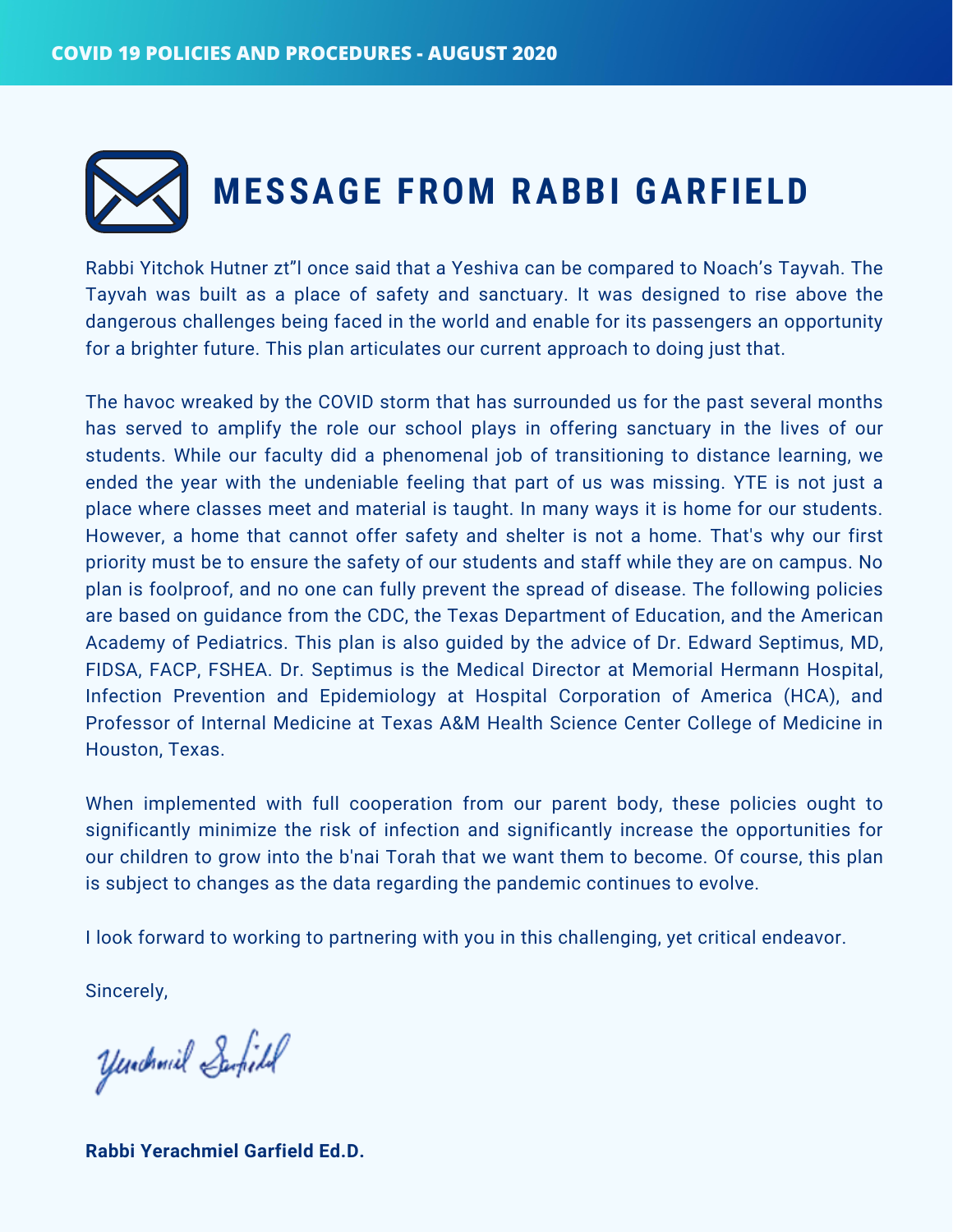*THERE IS NO SINGLE SOLUTION FOR FIGHTING COVID-19. AN EFFECTIVE APPROACH MUST BE MULTITIERED AND BALANCE PHYSICAL SAFETY WITH THE SOCIAL, EMOTIONAL, AND PSYCHOLOGICAL HEALTH OF OUR STUDENTS AND STAFF.*

YTE's approach to mitigating the risks of COVID-19 involves multiple layers, none of which stands on its own, but which together form a significant barrier against the spread of the disease. Given that we can expect differing levels of student compliance as children get older, the details of each layer will be modified to account for what is developmentally appropriate at each grade level.

### SYMPTOMS SCREENING

Anyone entering campus including students, parents, faculty and visitors will have their temperature taken upon arrival. Anyone with a fever over 100.3 degrees will not be allowed to join classes. Students and faculty who develop symptoms during the school day will be evaluated, isolated and sent home if deemed necessary.

### **COHORTS**

Dividing into cohorts helps both to limit the spread of the virus and to reduce the number of students and faculty who have to quarantine should there be a case of COVID-19. All students will be divided into groups. Each group will have its own classroom space and will avoid mixing while on campus during the course of a school day. Any exceptions to this will be done either by wearing masks and in a socially distanced manner, or outdoors. There will be no morning assembly, and during dismissal students will wait in their individual classrooms. After School Activities will be put on hold until conditions change, to allow the mixing of groups.

Due to these new precautions, the carpool process will take longer and we will be working on ways to expedite carpooling as the year progresses. While carpooling with other families to or from school is permitted, please note that it does put your family at risk. If any member of a carpool becomes infected with COVID-19 all members of that carpool will need to quarantine.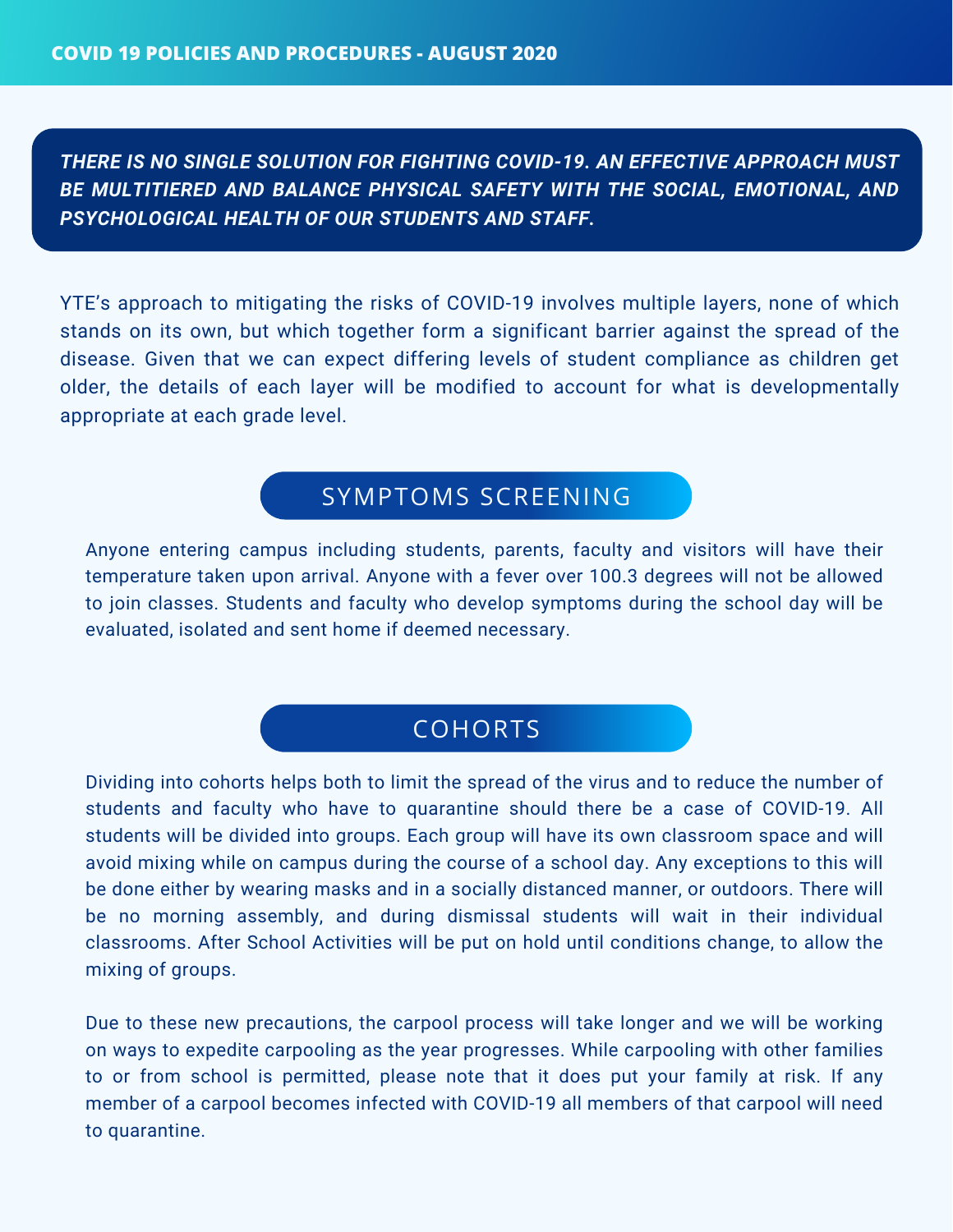### FACE COVERING

SCREENING The evidence is clear that wearing a face mask is the single most effective means of limiting the spread of COVID-19. Therefore, all adults will be required to wear face masks while on campus, both indoors and outside. Though Early Childhood students will not be required to wear masks, all students in 1st through 8th grade will, except during "mask breaks". During lunch and snack times students will be spread apart as much as possible.

Students and staff are encouraged to bring their own masks but the school will have extra masks on hand to provide to anyone who requires. Masks must be a minimum of 2 ply (3 ply is preferred). Scarfs, bandanas, and other materials used to cover the face should not be used (masks must be secured behind ears or head). Anything imprinted on the masks should reflect the ruach of YTE.

Please use the next few weeks to get your children used to wearing masks at home so that they are better prepared to wear them at school.

### PHYSICAL DISTANCING

Seating in all rooms will be separated as much as possible. Daily schedules including dismissal will be done carefully to avoid large gatherings. The gym will be divided into 4 play areas and lunch will be eaten in individual groups. Groupings of multiple classes will be done in a way that enables distancing, and face masks will be required for all participants. Faculty and staff will be required to maintain physical distance from one another as well. Where possible, faculty and parent meetings will continue to take place via zoom. Teachers will practice social distancing while in the lounge and work room. Field trips will be suspended until further notice. Water fountains will not be used, so please bring in sufficient water bottles for your child.

### TRAVEL

Currently YTE does not have any limitation on domestic travel for our faculty and students. Please contact us about international travel which is more complex. Should the conditions change we will let our families know.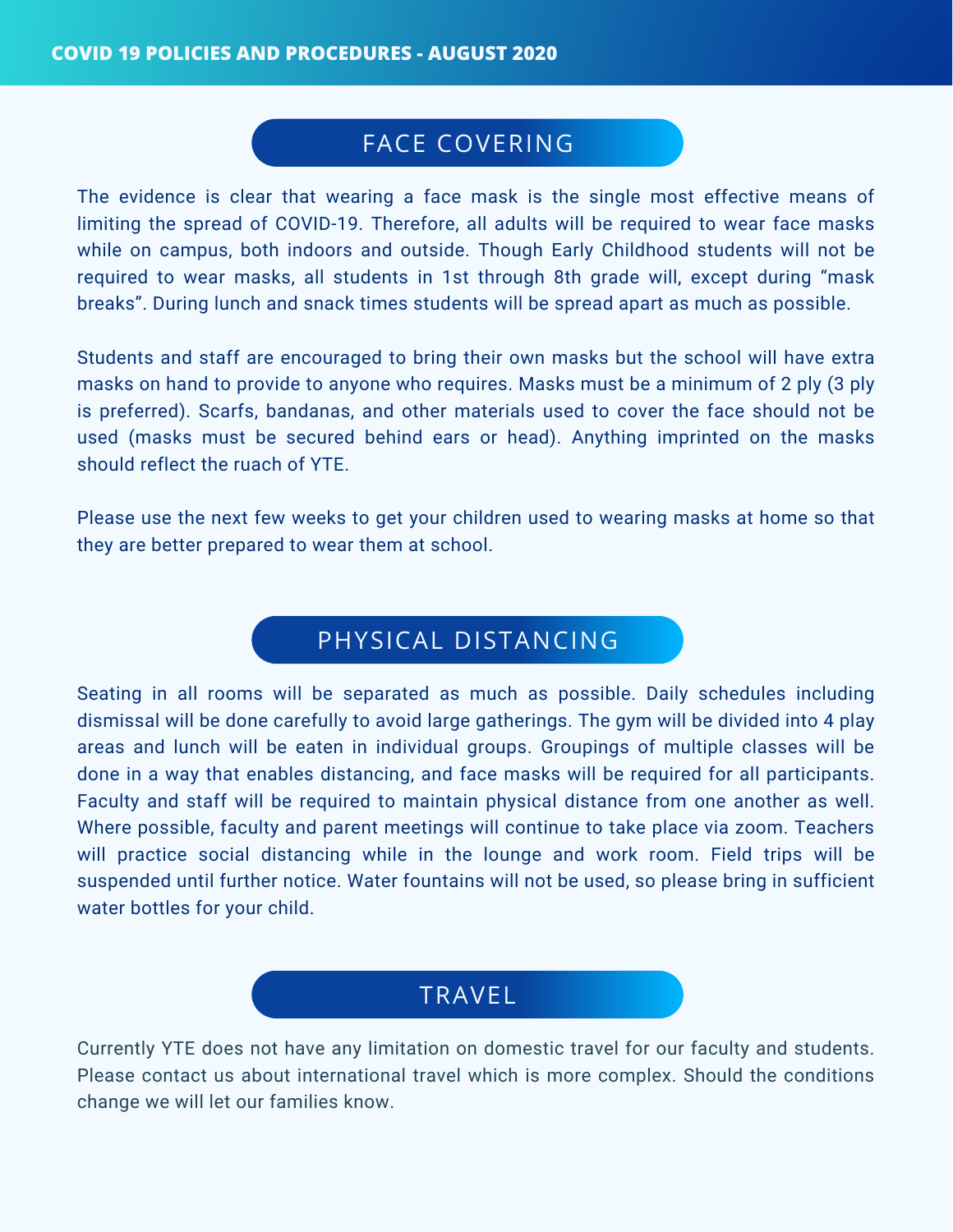### SCHOOL VISITORS

We will be significantly limiting all adults visiting the school. When necessary, all visitors will be required to wear masks and have their temperature taken prior to entry.

Parents will not be allowed to enter the building during school hours. Until further notice, family members will not be able to join in student birthday parties. If items are needed to be dropped off, they will be left by the door and YTE staff members will bring them inside.

Parents will be allowed to enter school (with a face mask and temp taking) if a child is injured and is in need of a parent's assistance.

If you are worried that your child will have trouble acclimating and will need parental assistance, please email Mrs. Littman prior to the start of school to make arrangements.

If you need to pick up your child early, please call the office and we will arrange for your child to meet you at the front door.

### HAND HYGIENE

Frequent handwashing prevents the spread of Covid-19 on surfaces. In order to facilitate maximal hand hygiene, hand washing and sanitizing stations will be placed throughout the building and students will be educated about its importance. Students will be instructed to wash hands before and after classes

# **TAKE 20 SECONDS JO HELP PREVENT THE**

#### **PRACTICE PROPER HAND HYGIENE >**



WET hands with clean running water, turn off the tap and apply soap.



**LATHER** the backs of hands, between fingers and under nails.



**SCRUB** for at least 20 seconds.



**RINSE** hands well under clean running water.



DRY hands using a clean towel or air dryer.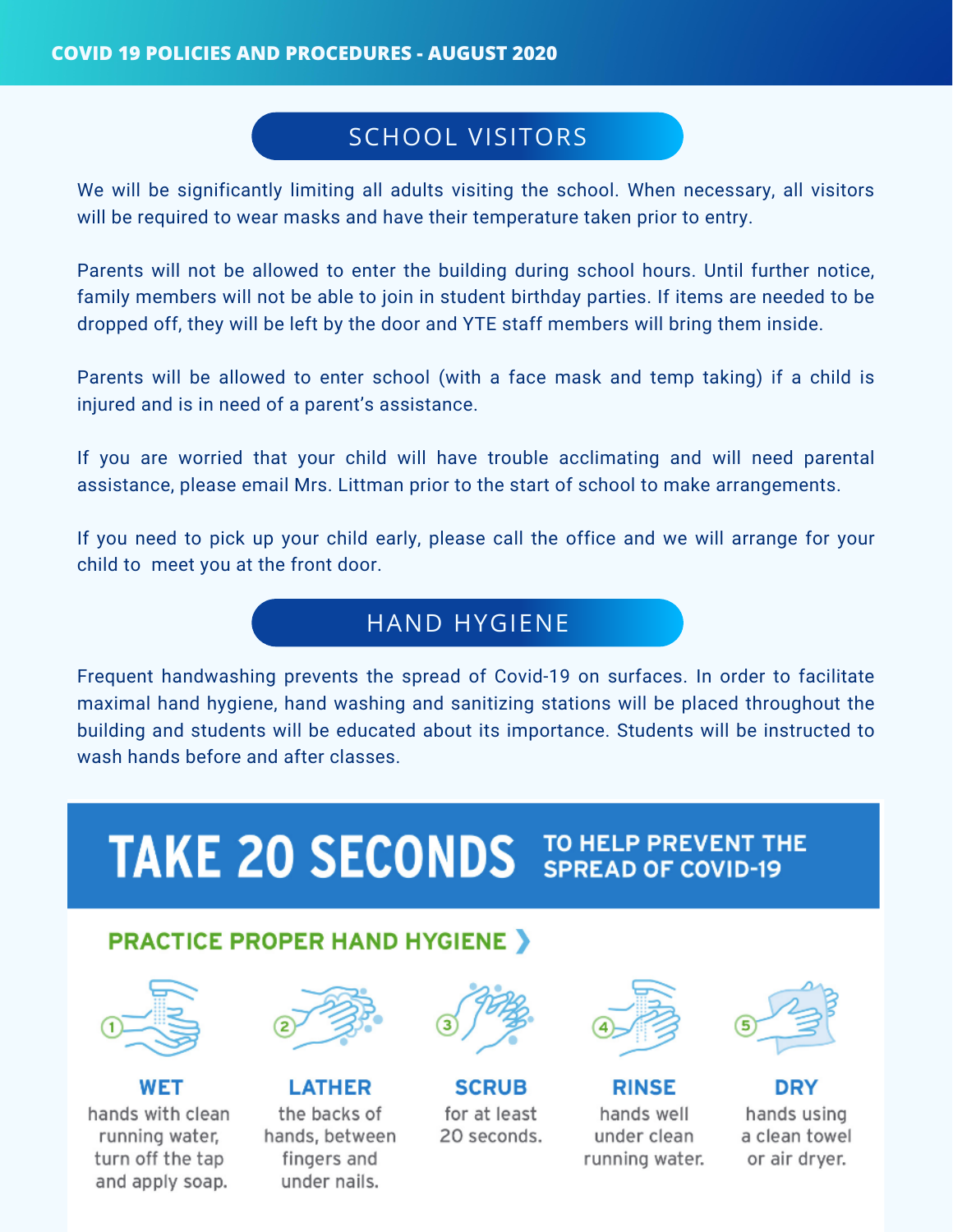### DISINFECTING

YTE will be expanding the size and capacity of its cleaning crew so as to increase the frequency of cleaning and disinfection. Additional members will be added to the janitorial crew and equipment is being purchased to facilitate cleaning and disinfecting throughout the day.

**Most often -** Disinfecting and sanitizing the most commonly touched surfaces (door knobs, light switches, push bars) will take place often throughout the day.

**Often** - All restrooms will be disinfected and sanitized regularly.

**Between uses** - Shared desks, cubbies and playground equipment will be sanitized between uses.

**Every night** - Every evening the entire building will be disinfected and sanitized with the use of hospital grade EPA recommended cleaner, and other effective cleaning disinfectants.

Children will not be allowed to bring toys from home that will be shared with others . Sippy cups, water bottles, and pacifiers should be clearly labeled to avoid mixing them up with those of other students.

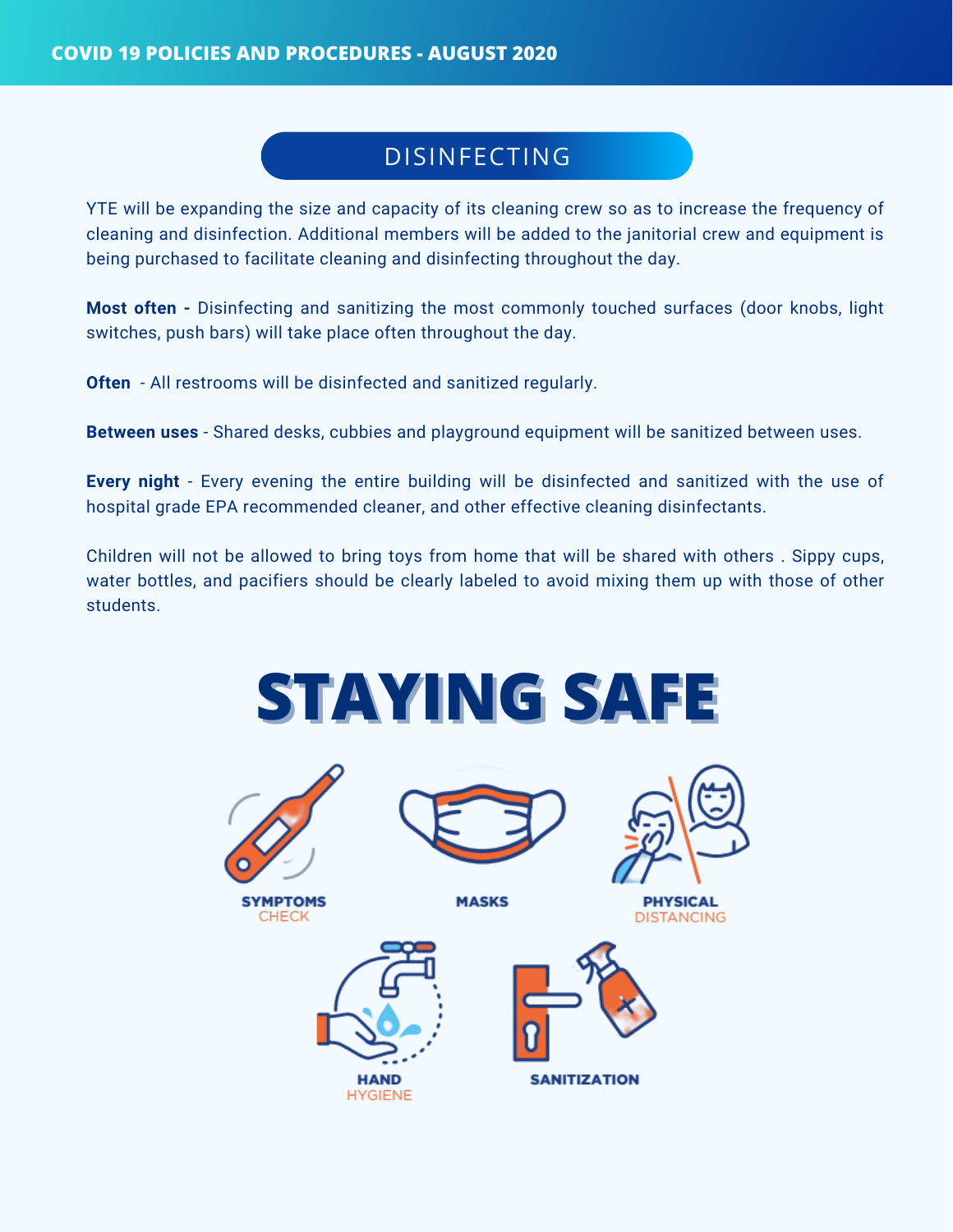## **SICK POLICIES**

Tracking cases of COVID-19 in our community is a critical element of our safety plan. This requires open communication with our parent body regarding symptoms, exposure and testing. Please contact us should you or anyone in your family be exposed to or have reason to suspect a positive COVID-19 case.

The following policies and procedures will guide the school's response to suspected exposure, confirmed exposure, symptoms of COVID-19 or confirmed COVID-19.

All students, faculty, and staff members who have been in close contact with someone who has been infected by COVID-19 are asked to quarantine for 14 days from the last time of contact. Close contact is defined as greater than 15 minutes of unmasked interaction less than six feet away; or having direct contact with infectious secretions, such as being coughed on.

Anyone with a body temperature of 100.3 Fahrenheit will not be permitted on campus. Anyone who displays two of the following known symptoms of COVID-19 illness will be asked to isolate until they can be picked up. People who are ill with COVID-19 may or may not have all of the symptoms listed. This list may be updated as knowledge of the virus expands.

- Feeling feverish, or measured temperature of 100.3 degrees Fahrenheit or more
- Cough
- Shortness of breath or difficulty breathing
- Chills
- Repeated shaking with chills
- Muscle pain
- Headache
- Sore throat
- Loss of taste or smell
- Diarrhea
- Known close contact (within the 14 preceding days) with a person who is lab-confirmed to have COVID-19

YTE will contact students and staff in the same classroom and any individuals who would have come into close contact with someone outside of their classroom (defined as greater than 15 minutes of unmasked interaction less than six feet away with a COVID-19 positive person). These individuals will be asked to quarantine at home for 14 days.

#### **Anyone who has been ill may return to school when the following criteria have been met:**

- At least 3 days (72 hours) have passed since having symptoms of illness (including resolution of fever without the use of fever-reducing medications)

#### **AND (if ill with COVID)**

- At least 10 days have passed since symptoms first appeared or since a positive COVID test result. (A negative test result is not necessary.)Anyone who wishes to return prior to fulfilling these criteria may obtain a physician's note clearing the individual for return based on an alternative diagnosis or negative COVID-19 test(s).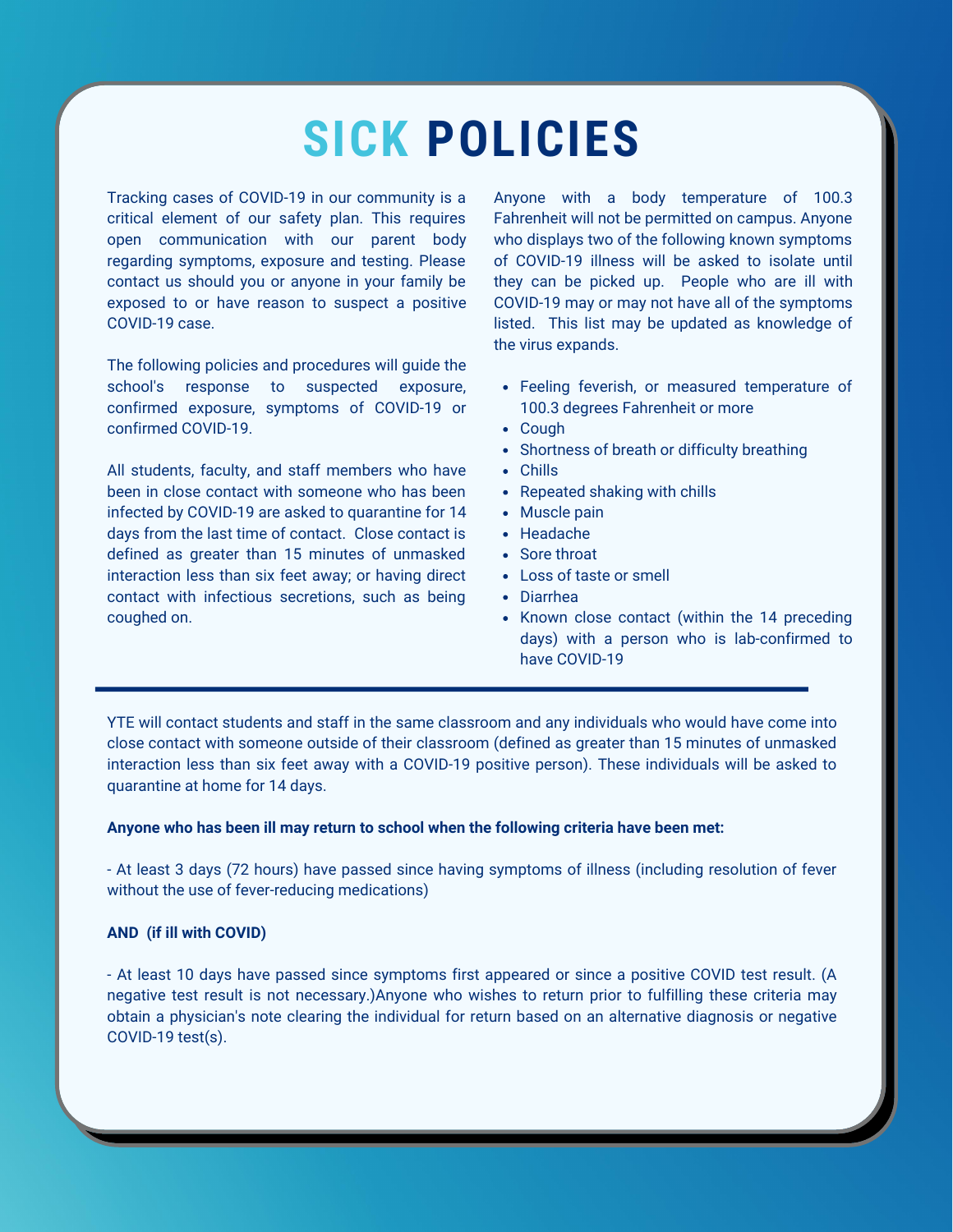## **DISTANCE LEARNING MODELS**

**In anticipation of ongoing and evolving challenges associated with the COVID-19 pandemic, YTE has developed three models for learning. These models take into account our principle of "reaching every child, every day" and work to adapt the conditions in the best possible way to maintain students' learning.**

If individual students are at home due to COVID-19, we will provide live video access to classrooms and do everything we can to promote the inclusion of the distant learner in the classroom experience. There may be situations where a teacher will be unable to physically be present in our classrooms. We will be experimenting with having that teacher present remotely with another educator in the classroom facilitating the learning. **1.**

In case an entire class needs to transition to remote learning for two weeks, we will continue with a regular school day schedule remotely for that time period.

In the sad event that the entire school must close again, we will be working towards a model that has a full day of live learning for children in 1st to 8th grades. We will work with our families to make sure every child has an appropriate device and the knowledge to use it independently. We will be working on these computer skills from the beginning of the school year to be prepared in case it becomes necessary to transition to online learning. Curricular updates have been selected in order to facilitate virtual learning. The daily program for children in our Early Childhood Department will be carefully crafted to provide our students with the best possible academic, emotional and social experience. The specific program for each age level will be developmentally aligned with the children. The specific details of the daily schedule will be communicated at a later date.

### **UPDATED IMMUNIZATION POLICY**

The combination of a COVID-19 infection with other diseases, such as influenza, could present significant danger and also can make identifying COVID-19 more difficult. Prior to the onset of flu season, we will determine if the influenza vaccine will be a mandatory requirement.

**2.**